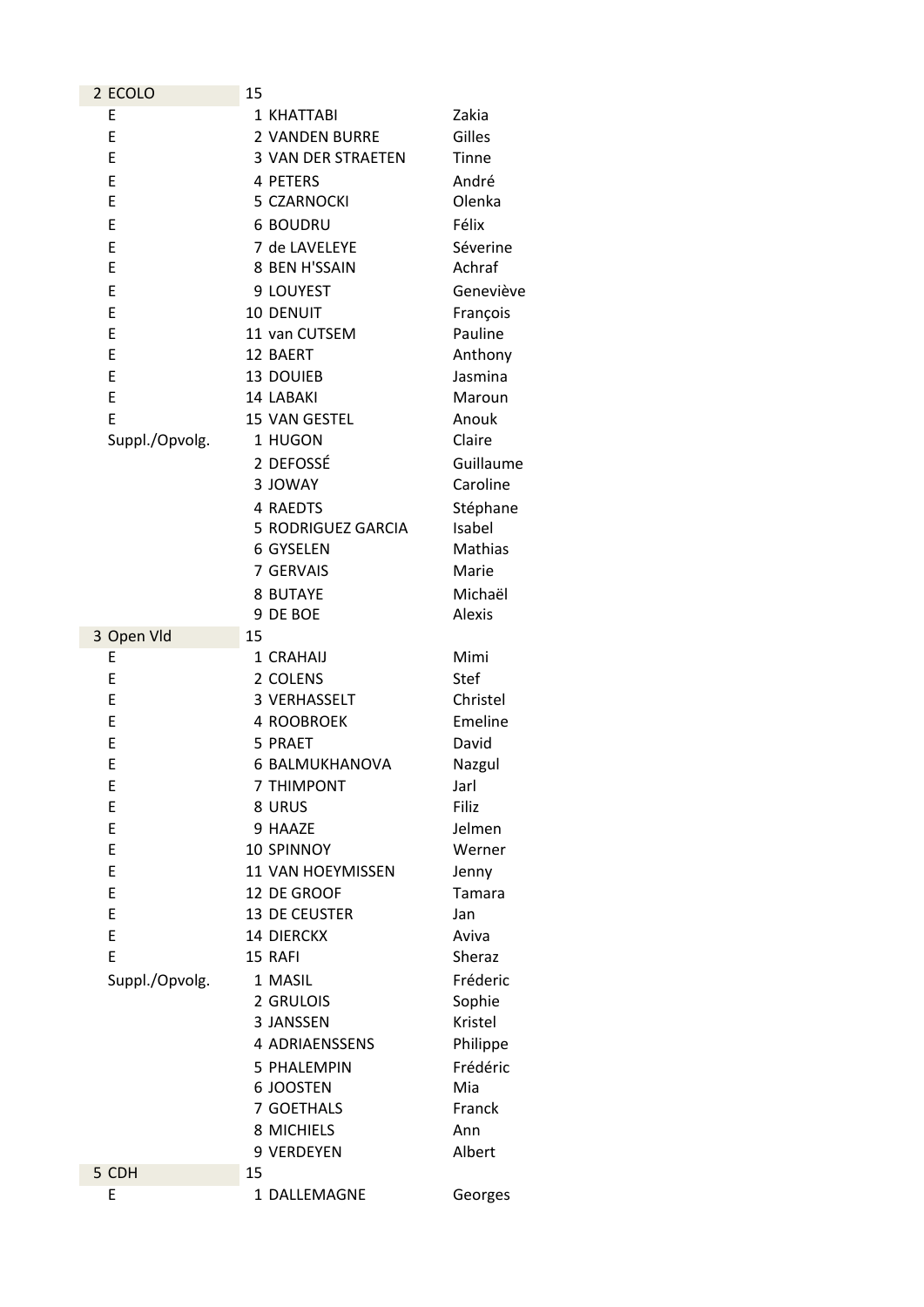| Ε                 | 2 ERCOLINI             | Béa             |
|-------------------|------------------------|-----------------|
| E                 | 3 BOUCAU-MINEUR        | Fabienne        |
| E                 | 4 OUASSARI             | Hassan          |
| E                 | 5 SELIMAJ              | Alketa          |
| E                 | 6 CHIBANI              | Saïd            |
| E                 | 7 NAJM                 | Rita            |
| E                 | 8 BALKAN               | Hakan           |
| E                 | 9 NSIKUNGU AKHIET      | Mauricette      |
| E                 | 10 MADI                | Malika          |
| E                 | 11 GERARD              | Damien          |
| E                 | 12 DUFAYS-NYSSENS      | Catherine       |
| E                 | 13 CARDON de LICHTBUER | Dorothée        |
| E                 | <b>14 THAYER</b>       | Jean-François   |
| E                 | 15 DOYEN               | Hervé           |
| Suppl./Opvolg.    | 1 HACKEN               | Laurent         |
|                   | 2 BENNANI              | Sofia           |
|                   | <b>3 KITANTOU</b>      | Jean-Yves       |
|                   | 4 DESMARETS            | Anne            |
|                   | 5 SOULAMI              | Anwar           |
|                   |                        |                 |
|                   | <b>6 KLJYAN</b>        | Mariam          |
|                   | 7 BEYENS               | François        |
|                   | 8 MOENS de HASE        | Carole          |
|                   | 9 KENSIER              | Geoffroy        |
| 6 MR              | 15                     |                 |
| E                 | 1 REYNDERS             | Didier          |
| E                 | 2 WILMÈS               | Sophie          |
| E                 | 3 DE MAEGD             | Michel          |
| E                 | 4 de CLIPPELE          | Olivier         |
| Е                 | 5 CASSART-SIMON        | Monique         |
| E                 | 6 CALOMNE              | Gautier         |
| E                 | 7 PANS                 | Amélie          |
| E                 | 8 VAN GORP             | Jeremy          |
| E                 | 9 LOMPONDA             | Elozi           |
| Ε                 | <b>10 LENAERS</b>      | Patrick         |
| E                 | 11 D'HAESE-LEAL        | Raquel          |
| E                 | 12 GUNES               | Yesim           |
| E                 | 13 COPPENS             | Olivier         |
| E                 | 14 BOUDIBA             | Khadija         |
| E                 | 15 THIÉRY              | Damien          |
| Suppl./Opvolg.    | 1 PIVIN                | Philippe        |
|                   | 2 GILSON               | Nathalie        |
|                   | 3 GODFRIN              | Aline           |
|                   | 4 OBEID                | Stéphane        |
|                   | 5 VAN HECKE            | Geoffrey        |
|                   | <b>6 QUEVRIN</b>       | Anne            |
|                   | 7 BANU                 | Gabriela        |
|                   | 8 MOKTO                | Annie           |
|                   | 9 BROTCHI              | Jacques         |
| 7 PARTI POPULAIRE | 15                     |                 |
| E                 | 1 GOFFINET             | Pierre-Emmanuel |
| E                 | 2 QUIDDOES             | Noémie          |
| E                 | 3 BATTIFOY             | Olivier         |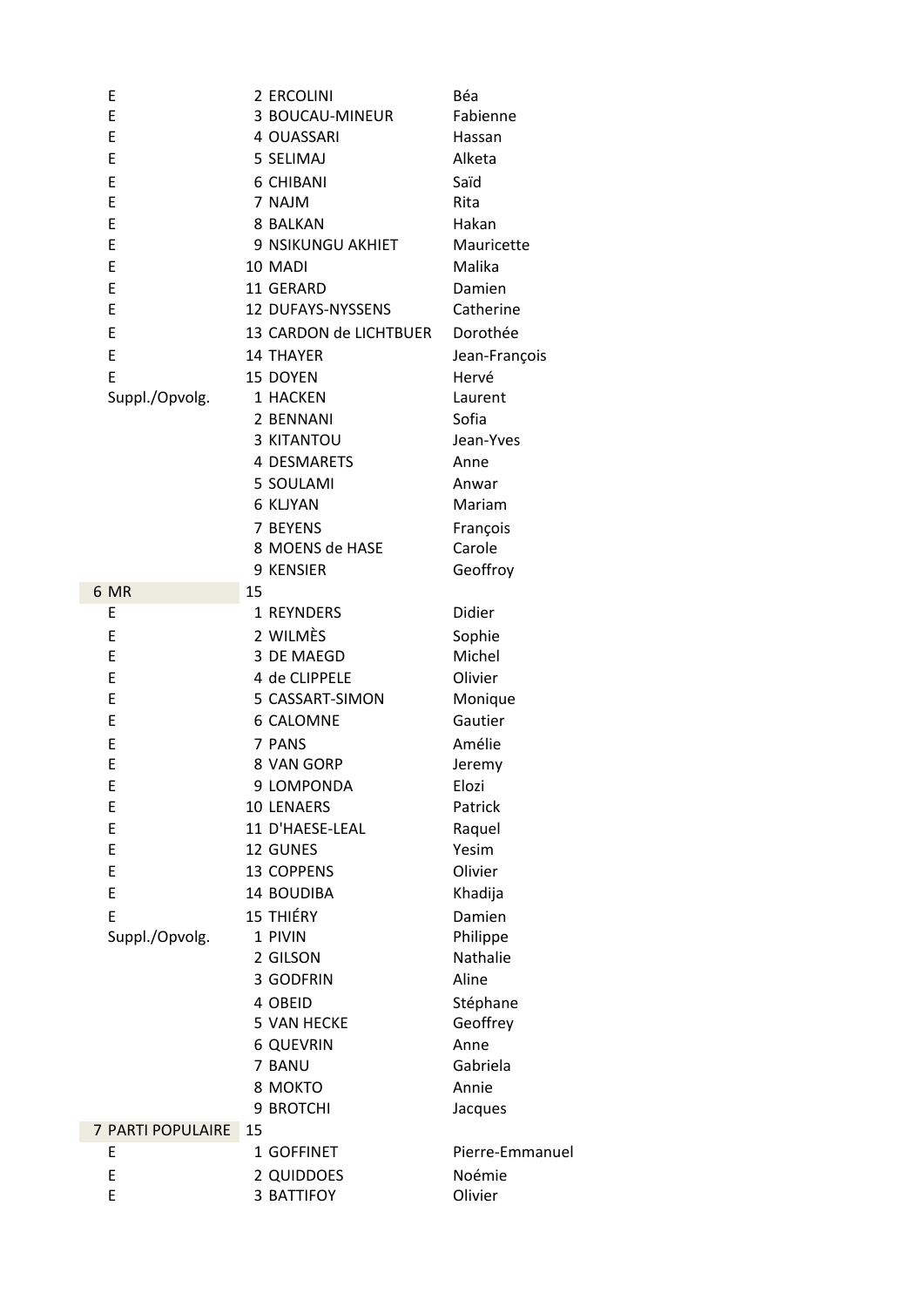| Ε                      | 4 DELCOURT              | Céline         |
|------------------------|-------------------------|----------------|
| E                      | 5 MOUSSA                | Abel           |
| E                      | <b>6 FERNEZ</b>         | Aurélie        |
| E                      | 7 SMRKULJ               | Louis          |
| E                      | 8 VANDERVAREN           | Renée          |
| E                      | 9 ZALENSKI              | Wiktor         |
| E                      | 10 VALCARCEL DEL BARRIO | Ariadna        |
| E                      | 11 HENRY                | Philip         |
| E                      | 12 VAN VEER             | Alain          |
| E                      | 13 BATTOCCOLO           | <b>Beverly</b> |
| E                      | 14 LUNDA                | Bénédicte      |
| E                      | 15 RÉSIMONT             | Stéphane       |
| Suppl./Opvolg.         | 1 DE SMEDT              | Jessica        |
|                        | 2 DE KEGEL              | Jacques        |
|                        | <b>3 VAN KERCKHOVE</b>  | Micheline      |
|                        | 4 de MEULENAER          | Emmanuel       |
|                        | 5 GIUELE                | Sandie         |
|                        | <b>6 HERTVELD</b>       | Patrick        |
|                        | 7 HEUSDENS              | Elisabeth      |
|                        |                         |                |
|                        | 8 COLIN                 | André          |
|                        | 9 KHUEN-BELASI-LÜTZOW   | Dianora        |
| 8 N-VA                 | 15<br>1 KARTOUT         | Elias          |
| E<br>E                 | 2 BUTENAERS             |                |
|                        | 3 VAN de VELDE          | Els            |
| E                      |                         | William        |
| E                      | 4 ANDRZEJEWSKA          | Honorata       |
| E                      | <b>5 VONCKEN</b>        | Tom            |
| E                      | 6 DE WEGHE              | Godelieve      |
| E                      | 7 HEYVAERT              | Werner         |
| E                      | 8 LUYKX                 | Johanna        |
| E                      | 9 DEMAILLY              | Roland         |
| E                      | 10 FRANKL-GOSSEYE       | Liliana        |
| E                      | 11 LANDELOOS            | Pascal         |
| E                      | <b>12 TERZIKI</b>       | Merlinda       |
| E                      | 13 WOSTYN               | Annelies       |
| E                      | 14 RENDERS              | Jacqueline     |
| E                      | 15 DE PILLECYN          | Filip          |
| Suppl./Opvolg.         | 1 CARLIER               | <b>Bram</b>    |
|                        | 2 VAN HASSEL            | Sarah          |
|                        | 3 SADONES               | André          |
|                        | <b>4 VERMEULEN</b>      | Judith         |
|                        | <b>5 DEMAILLY</b>       | Winold         |
|                        | <b>6 CHUNG</b>          | Dolma          |
|                        | 7 CLAUWAERT             | Johan          |
|                        | 8 DE SAEDELEER          | Jean-Pierre    |
|                        | 9 MOULIGNEAUX           | Anne-Laure     |
| <b>9 VLAAMS BELANG</b> | 15                      |                |
| Ε                      | 1 MOYSON                | Alain          |
| E                      | 2 SEGERS                | Chantal        |
| E                      | 3 HOUTEVELT             | Claude         |
| E                      | 4 CLAUSSE               | Danielle       |
| E                      | 5 CLAUS                 | Jean-Marie     |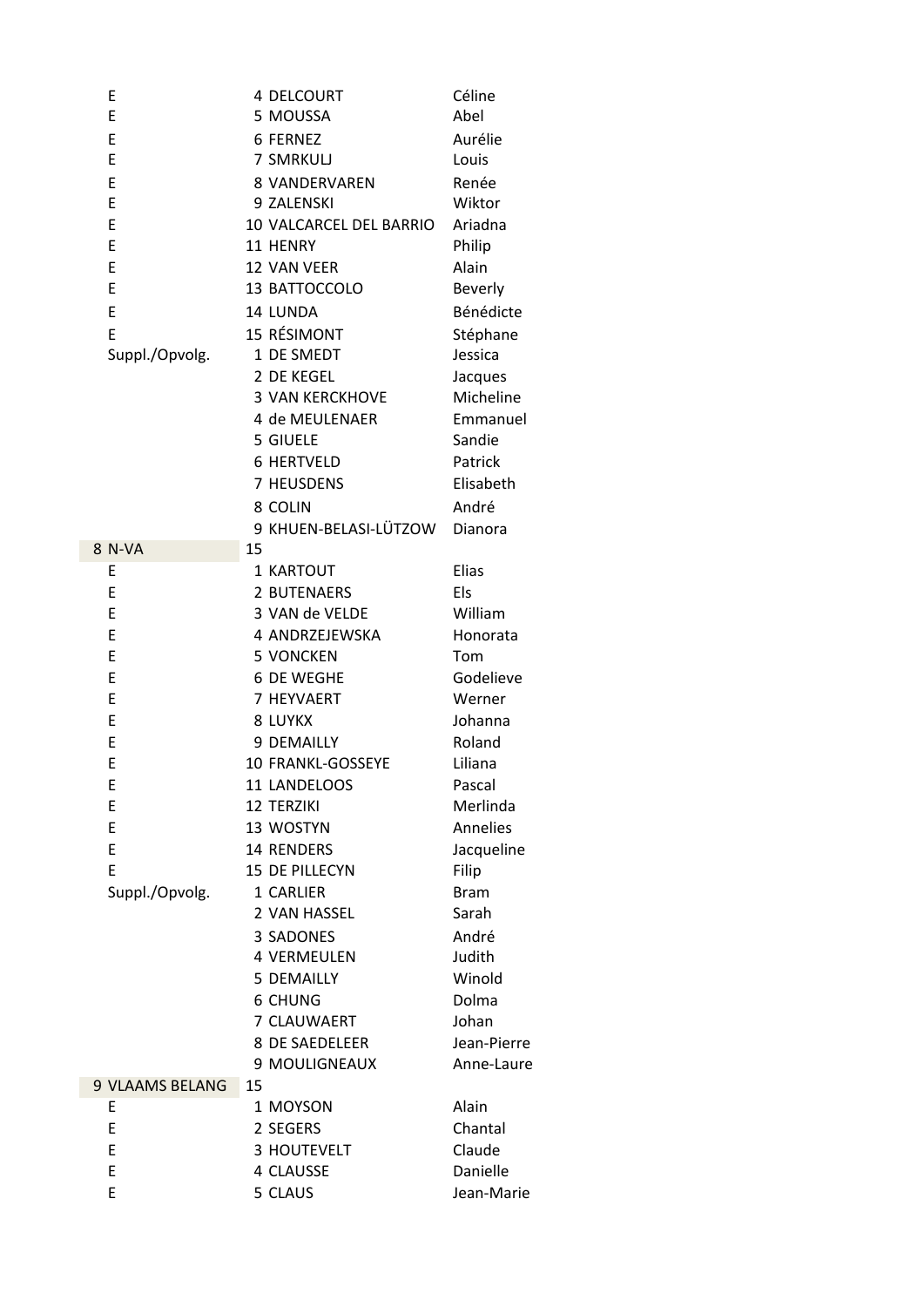| E                  | <b>6 VAN DER VEKEN</b> | Nathalie   |
|--------------------|------------------------|------------|
| E                  | 7 STALPAERT            | Jean       |
| E                  | 8 BOUDART              | Anita      |
| E                  | 9 VERMEULEN            | Guy        |
| E                  | 10 KASPRZAK            | Maria      |
| E                  | 11 ALGOET              | Serge      |
| E                  | 12 HOFFMANS            | Stephanie  |
| E                  | <b>13 QUAIRIÈRE</b>    | Guy        |
| E                  | 14 DUBOIS              | Monique    |
| E                  | 15 VAN WALLEGHEM       | Roeland    |
| Suppl./Opvolg.     | 1 ELOY                 | Emile      |
|                    | 2 PARATE               | Nadia      |
|                    | 3 DERMINE              | Guy        |
|                    | 4 TESTAERT             | Béatrice   |
|                    | 5 van der STEENHOVEN   | Eric       |
|                    | <b>6 BOULANGER</b>     | Stéphanie  |
|                    | 7 DEWIT                | Jean       |
|                    | 8 MERTENS              | Eliza      |
|                    | 9 de CLERFAY           | Jessy      |
| <b>10 CD&amp;V</b> | 15                     |            |
| E                  | 1 de BETHUNE           | Sabine     |
| E                  | 2 KUBBEN               | Frederic   |
| E                  | 3 BORMANS              | Kristine   |
| E                  | 4 MAQUESTIAU           | Philippe   |
| E                  | 5 QAMHA                | Inès       |
| E                  | <b>6 KLENNER</b>       | Christoph  |
| E                  | 7 MEUNIER              | Makemu-Dia |
| E                  | 8 PENEZ                | Jacques    |
| E                  | 9 VERSTRAETE           | Katrin     |
| E                  | 10 LONGIN              | Erik       |
| E                  | 11 SEGERS              | Katleen    |
| E                  | 12 BOUZINAB            | Mustapha   |
| E                  | 13 HENDRICKX           | Myriam     |
| E                  | 14 DEMEESTER           | Pieter     |
| E                  | 15 GOETHALS            | Michel     |
| Suppl./Opvolg.     | 1 MOTTEUX-ABELOOS      | Martine    |
|                    | 2 POGHOSYAN            | Poghos     |
|                    | 3 RAJKOVCEVIC          | Valeri     |
|                    | <b>4 VERHEYE</b>       | Pascal     |
|                    | 5 VANDECRUYS           | Sylvie     |
|                    | <b>6 SHEIKH REZAEI</b> | Vahid      |
|                    | 7 EL AISAOUI           | Adil       |
|                    | <b>8 CACKEBEKE</b>     | Carine     |
| 11 DéFI            | 15                     |            |
| E                  | 1 DE SMET              | François   |
| E                  | 2 ROHONYI              | Sophie     |
| E                  | <b>3 DE LATHOUWER</b>  | Jonathan   |
| E                  | 4 NABHAN               | Myrna      |
| E                  | 5 DUJARDIN             | Pascal     |
| E                  | 6 DOGANCAN KOTAOGLU    | Emel       |
| E                  | 7 YAMAN                | Mustafa    |
| E                  | 8 ABBOUD-MBAYOKO       | Gisele     |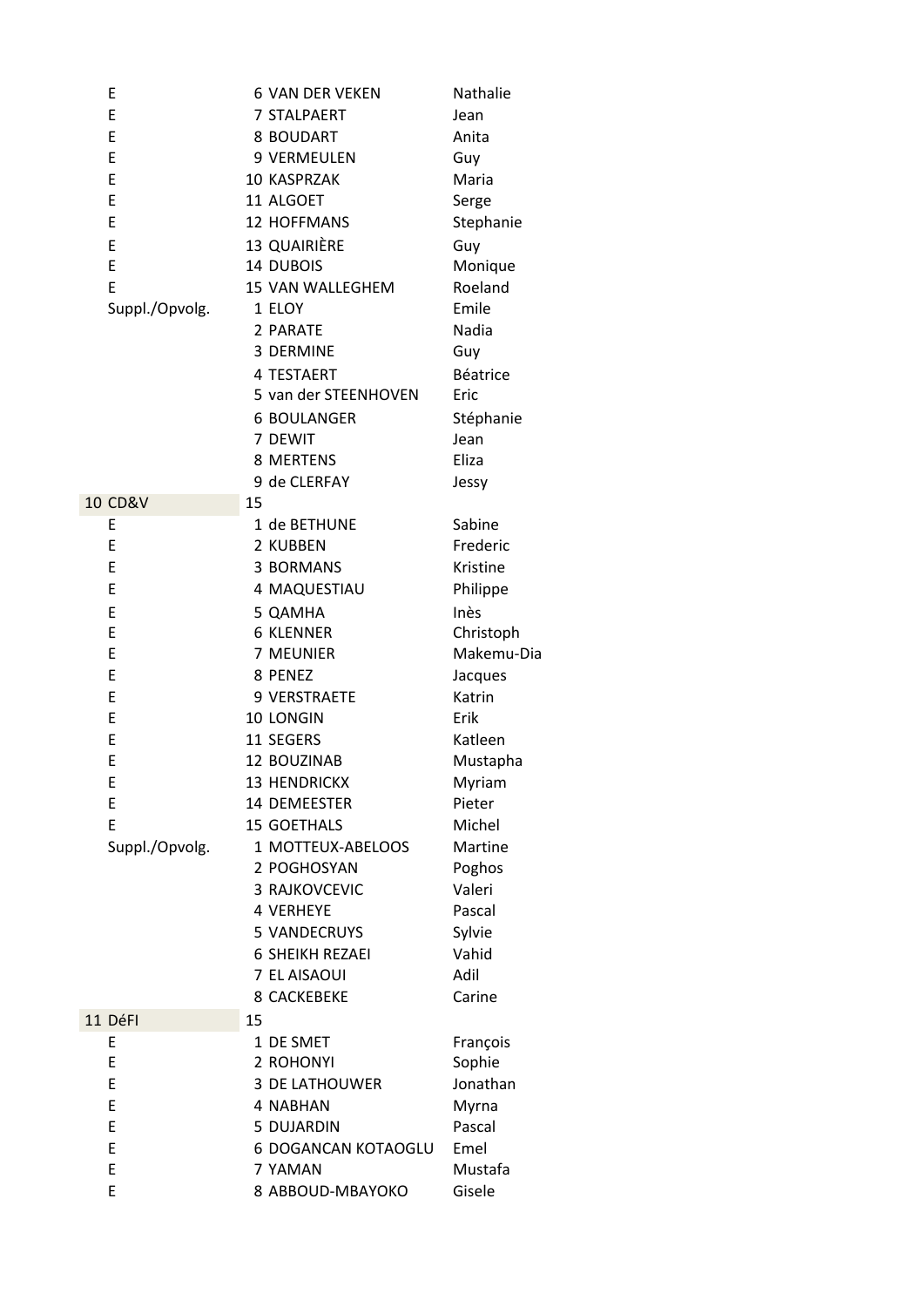| E                         | 9 DERMINE                        | Alexandre              |
|---------------------------|----------------------------------|------------------------|
| E                         | 10 TSHOMBE                       | Marie-Paule            |
| E                         | 11 DELFOSSE                      | Fabre                  |
| E                         | <b>12 CRUCIFIX</b>               | Jeannine               |
| E                         | 13 BOLLY                         | Pierre                 |
| E                         | 14 DELBART                       | Anne-Rosine            |
| E                         | <b>15 GEEURICKX</b>              | Valérie                |
| Suppl./Opvolg.            | 1 DE VALKENEER                   | Delphine               |
|                           | 2 DE COCK                        | Cédric                 |
|                           | 3 FARKHOJASTEH                   | Shadi                  |
|                           | 4 BOEN                           | Grégory                |
|                           | 5 AMMI                           | Elias                  |
|                           | <b>6 DE LEENER</b>               | Laure                  |
|                           | 7 MATGEN                         | Gregory                |
|                           | 8 de VOS                         | Sophie                 |
|                           | 9 MAINGAIN                       | Fabian                 |
| 12 PTB*PVDA               | 15                               |                        |
| E                         | 1 VINDEVOGHEL                    | Maria                  |
| E                         | 2 BOUKILI                        | Nabil                  |
| E                         | 3 GERAETS                        | Claire                 |
| E                         | 4 BORDONARO                      | Giovanni               |
| E                         | 5 DHONT                          | Riet                   |
| E                         | <b>6 FRAITURE</b>                | Loïc                   |
| E                         | 7 ADDI                           | Hind                   |
| E                         | 8 RUBIO GONZALEZ                 | Miguel                 |
| E                         | 9 SCHMIT                         | Marie                  |
| E                         | 10 MOUNA                         | Sajid                  |
| E                         | 11 VERLINDEN                     | Alice                  |
| E                         | 12 BEN-AISSA                     | Karim                  |
| E                         | 13 CHIN                          | Claudia                |
| E                         | 14 MARAGE                        | Pierre                 |
| E                         | 15 PESTIEAU                      | Benjamin               |
| Suppl./Opvolg.            | 1 BERNARD                        | Axel                   |
|                           | 2 VANDENBEMPT                    | Joke                   |
|                           | 3 DE BLOCK                       | <b>Dirk</b>            |
|                           | 4 SACCO<br>5 HATZIGEORGIOU       | Elisa                  |
|                           |                                  | <b>Stavros</b><br>Rita |
|                           | <b>6 VANOBBERGHEN</b><br>7 TALBI | Khalid                 |
|                           | 8 BOSSELAERS                     | Hanne                  |
|                           | 9 EL BAKRI                       | Mathilde               |
| <b>13 LISTES DESTEXHE</b> | 15                               |                        |
| E                         | 1 DESTEXHE                       | Alain                  |
| E                         | 2 DECORTIS                       | Anne                   |
| E                         | 3 VAN de CAUTER                  | Hans                   |
| E                         | 4 de la VALLÉE POUSSIN           | Delphine               |
| E                         | 5 ROSTAMI                        | Azita                  |
| E                         | <b>6 NIHARD</b>                  | Françoise              |
| E                         | 7 GIANNAKIS                      | Dimitri                |
| E                         | 8 UMUGIRANEZA                    | Rose                   |
| E                         | 9 van der GRACHT                 | Philippe               |
| E                         | 10 WEINTRAUB                     | Joëlle                 |
|                           |                                  |                        |